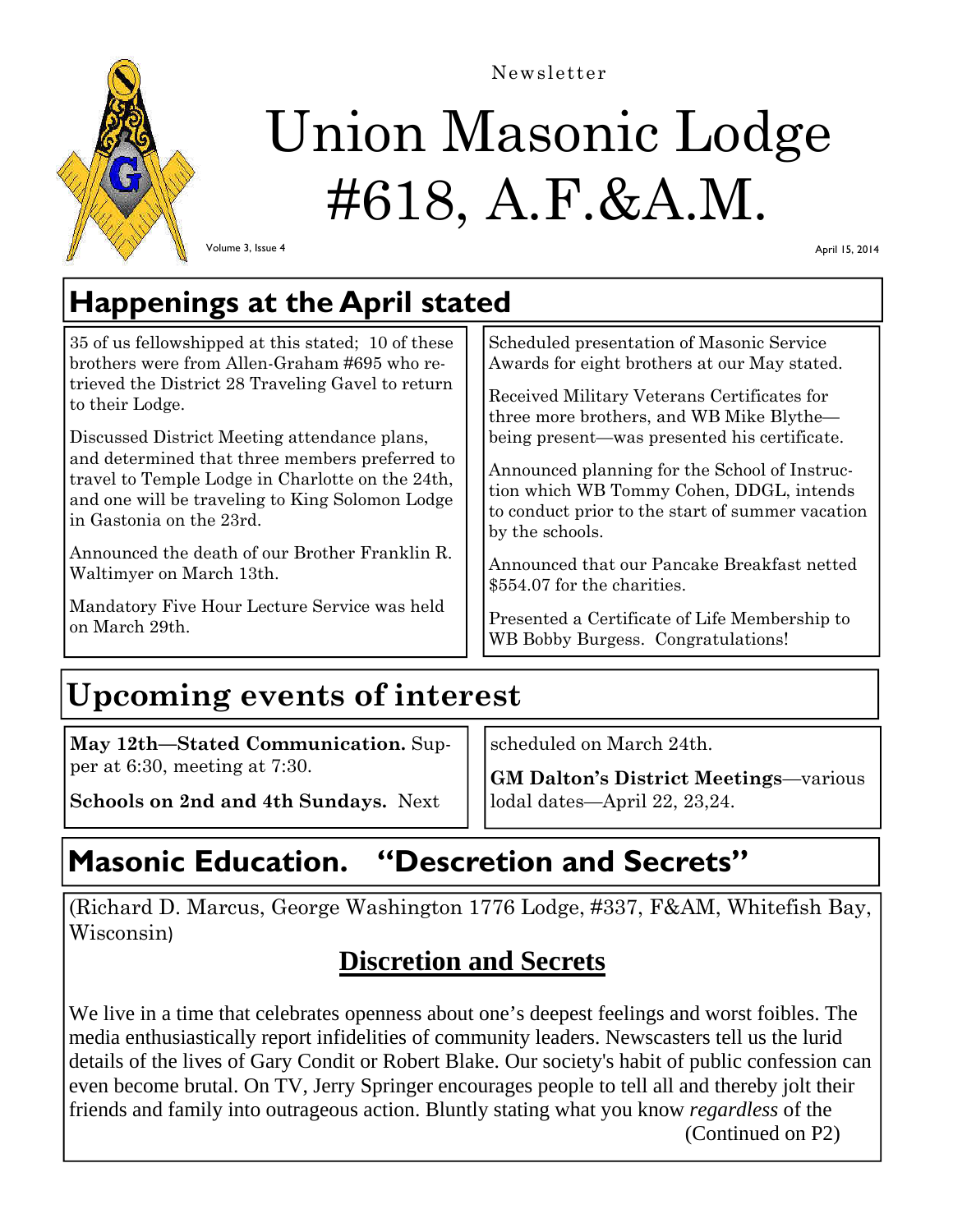## **April Birthdays (by age)**

| <b>AGE / BIRTH DATE REPORT</b>   | 74 04/09/1940 LEON E. SNIDER   | 56 04/24/1958 CHARLES T. SMITH    |
|----------------------------------|--------------------------------|-----------------------------------|
| (sorted by age on birth date)    | 73 04/26/1941 ROGER D. LONG    | 56 04/30/1958 BRADFORD S. REITZEL |
| 86 04/24/1928 THOMAS A. JOYNER   | 76 04/29/1947 GARY D. HARTSELL | 54 04/04/1960 EDWARD W. GREENE    |
| l 81 04/21/1933 ROBERT L. LITTLE | 60 04/09/1954 RICKY L. RUSHING | l 54 04/26/1960 TAB G. MORRISON   |
| 175 04/21/1939 HOWARD L. JONES   | 57 04/04/1957 JOHNNY SMITH     | 53 04/03/1961 RUSSELL N. DRAKE    |
| l 74 04/03/1940 ARNOLD J. PRICE  | 57 04/08/1957 JERRY L. BENNETT | 43 04/26/1971 THOMAS L. NASH JR   |
|                                  |                                |                                   |

## **May Birthdays (by age)**

| <b>AGE / BIRTH DATE REPORT</b>                                                                                               | 66 05/04/1948 RICHARD D. TUCKER                                                                         | 60 05/31/1954 AMBROSE A. PURS-                                 |
|------------------------------------------------------------------------------------------------------------------------------|---------------------------------------------------------------------------------------------------------|----------------------------------------------------------------|
| (sorted by age on birth date)                                                                                                | 66 05/06/1948 DAVID F. BARBEE                                                                           | ER                                                             |
| 84 05/16/1930 JASON M. SALYER<br>70 05/09/1944 OSCAR Y. HAR-<br><b>WARD</b><br>67 05/24/1947 VICTOR J. GIAN-<br><b>GRANT</b> | 64 05/05/1950 MITCHELL A. EL-<br>LIOTT<br>64 05/14/1950 RONNIE L. SNEED<br>62 05/31/1952 JON R. STEWART | 59 05/14/1955 CURTIS A. BELK<br>31 05/07/1983 DUSTIN S. GROOMS |

(Continued from P1)

damage done is oddly praised as candor and forthrightness. It is almost a part of the American character to "say what you mean and mean what you say," without artful diplomacy or courtesy.

Yet we, in Freemasonry, continue to practice the art of keeping secrets. We learn in our posting that we can tell everything about Freemasonry except the modes of recognition. The question we will investigate tonight is why do we continue to keep some things secret?

Some have suggested that secrecy was needed because political and religious persecution has at times led to the death of Freemasons. Even so, the deliberately public announcement of the founding of the Grand Lodge in London in 1717 would seem to have ended the need for further secrecy. Nevertheless, we persevere in our attachment to secrecy.

Others have scoffed that secrecy is merely a sociological tool for holding a group together through a shared knowledge. Certainly specialized knowledge helps keep groups together: be it people who love to sing madrigals, those who reenact Civil War battles, or professional groups of engineers or architects. But secrecy is not essential to these groups.

The answer to why we continue to practice secrecy, it seems to me, is to achieve our goal of becoming better men in Masonry. Maintaining secrecy is a lifelong discipline. Practicing the discipline of secrecy makes us better at doing it.

We are likewise commended to keep of the secrets of a Brother, rather than gossip what we know to others. Lax discipline in secrecy within a Lodge is a source of disharmony. Perhaps a Masonic allegory can help illustrate the benefits of secrecy to our fraternity and our lives.

(Continued on P3)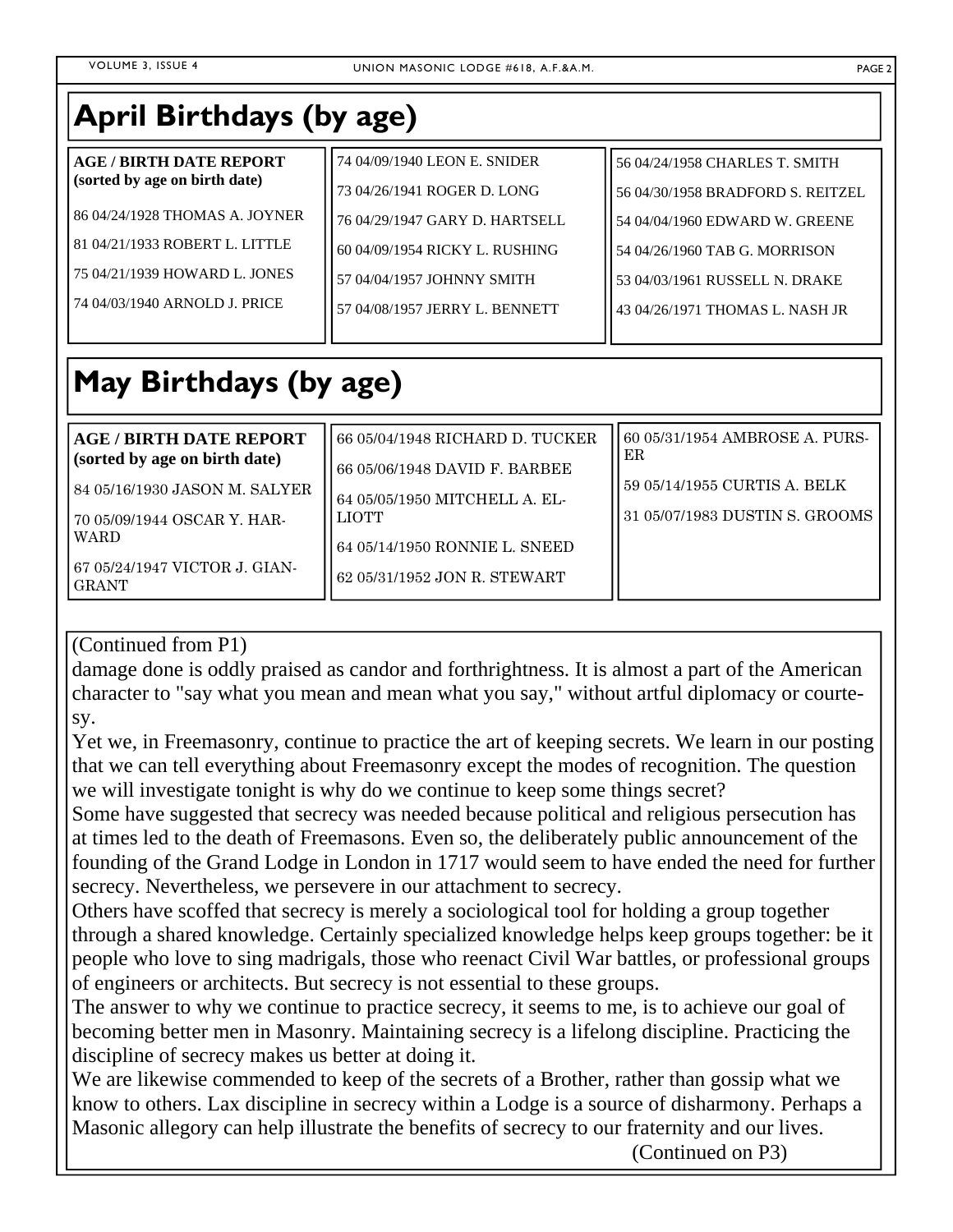#### (Continued from P2)

\* \* \*

**Adam Craftsman worked for several years in sales. His trips took him on long journeys to the North. Adam often returned dejected from these trips with more rejections than he'd want to tell anyone. Pondering his life's path, he mentioned his dissatisfaction to his good friend Buddy Freeman. Buddy, a Master bricklayer, enjoyed his work out East.** 

**"There is plenty of work for you as a bricklayer," Buddy said. Adam asked to join the other laborers. Adam worked hard, advancing to Journeyman and Master status under Buddy's expert guidance.** 

**After a hard day's work, Buddy became more serious than usual. "I want you to keep this in strictest confidence," Buddy whispered. "It's been something I have wanted to share with you for some time. My son, Lewis, was actually adopted. My wife's family wants it kept a secret. Eleven years ago, my wife's teenage sister was pregnant. Since my wife and I were married, the whole family agreed that the ba-**

**by would become ours to raise. But we are to keep it a secret." Adam felt privileged to share in Buddy's personal secret. Adam congratulated his friend on his fine parenting skills, as he knew how well Lewis was doing. A few days later, Adam shared his knowledge to another bricklayer, who later confided in another. The story slowly spread, each time in strictest confidence, eventually finding its way to Buddy's distraught sister-in-law and to Lewis. Buddy's family moved away. Adam's best friend was thereby lost through his vio-**

> **lation of trust. \* \* \***

**Adam's violation of his obligation reminds us of the enduring value of keeping secrets. We should reflect on our promise not to reveal the secrets of our worthy brothers, except in the case of treason or murder.** 

**Keeping some parts of our craft secret is surprisingly difficult. In our public gatherings, for example, we may slip by giving the due-guard and sign when we know that we should not. Secrecy maintains harmony. When we can keep one simple secret, we grow in strength to keep larger secrets revealed inadvertently at work or in our community. The modern German tradition in Freemasonry tends not to refer to the Fraternity as being secret (***Geheimnis***) but as being discreet (***Diskret***). Discretion conveys a sense of being tactful or silent, rather than a sense of hiding things from others. How can we feel free to communicate frankly and to grow in our development if everything we might say would be aired in public? Our emphasis on secrecy should be relabeled as practicing discretion. Since practice helps to perfect our actions, let us all live up to our promises in our obligation. We should continue to practice secrecy and discretion, not only in the modes of recognition but also in the secrets of everyday life that are daily entrusted to us. We need not say everything we know. As we remain faithful in keeping secrets and showing discretion, we will achieve our goal of becoming better men in Freemasonry.** 

**Presented: June 18, 2002**